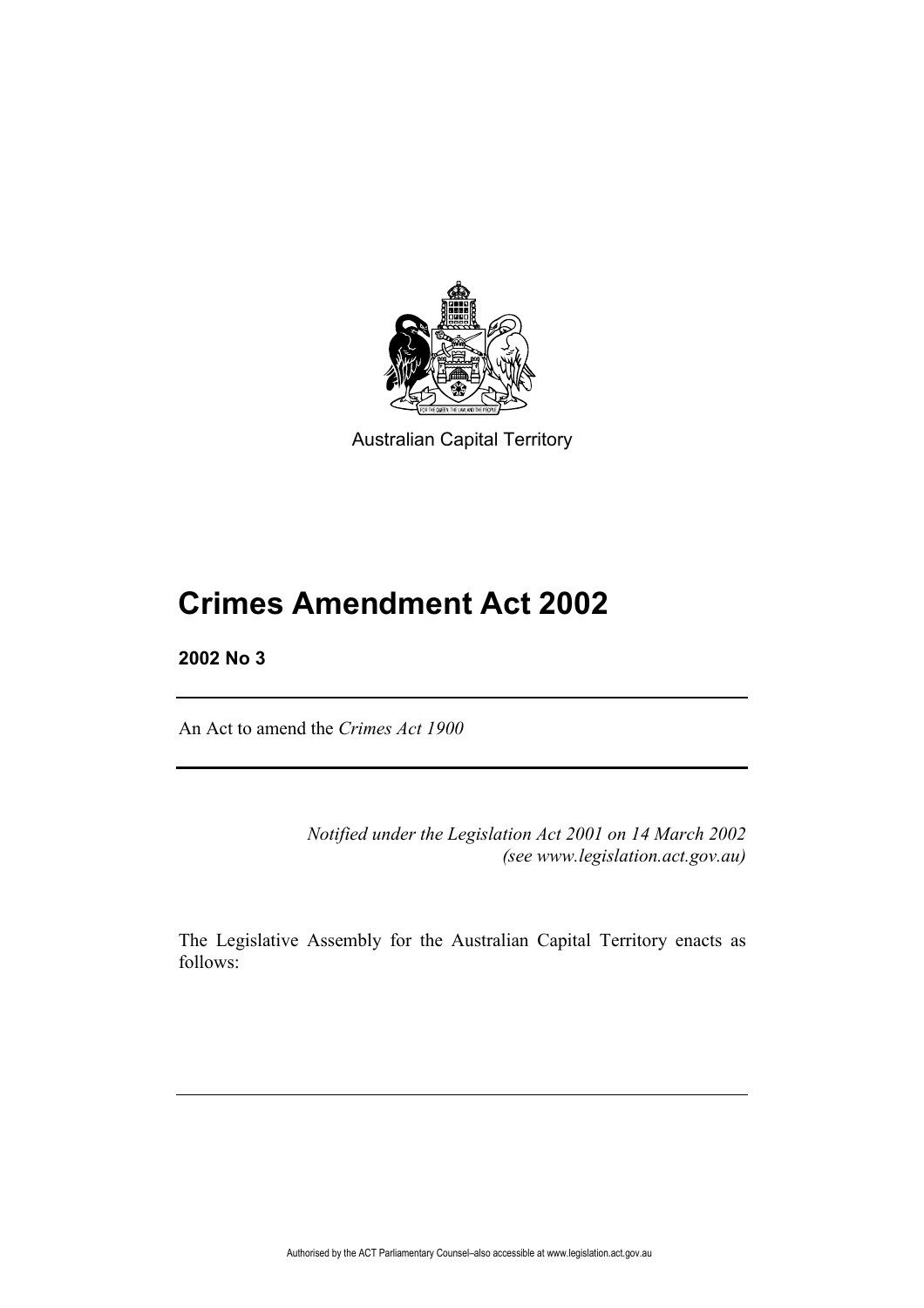Section 1

# **1 Name of Act**

This Act is the *Crimes Amendment Act 2002*.

### **2 Commencement**

This Act commences on its notification day.

# **3 Act amended**

This Act amends the *Crimes Act 1900*.

# **4 New division 6.6A**

*insert*

# **Division 6.6A Offences relating to causing public alarm**

#### **140A Acting with intent to cause public alarm**

A person must not, with the intention of causing public alarm or anxiety-

- (a) do something that could endanger someone else's life or health; or
- (b) do something that, in the circumstances in which it is done, a reasonable person would suspect could endanger someone else's life or health (whether or not it could do so).

Maximum penalty: imprisonment for 10 years.

# **140B Threatening to act with intent to cause public alarm**

(1) A person must not threaten to do something that could endanger someone else's life or health with the intention of causing public alarm or anxiety.

Maximum penalty: imprisonment for 10 years.

page 2 Crimes Amendment Act 2002 2002 2002 No 3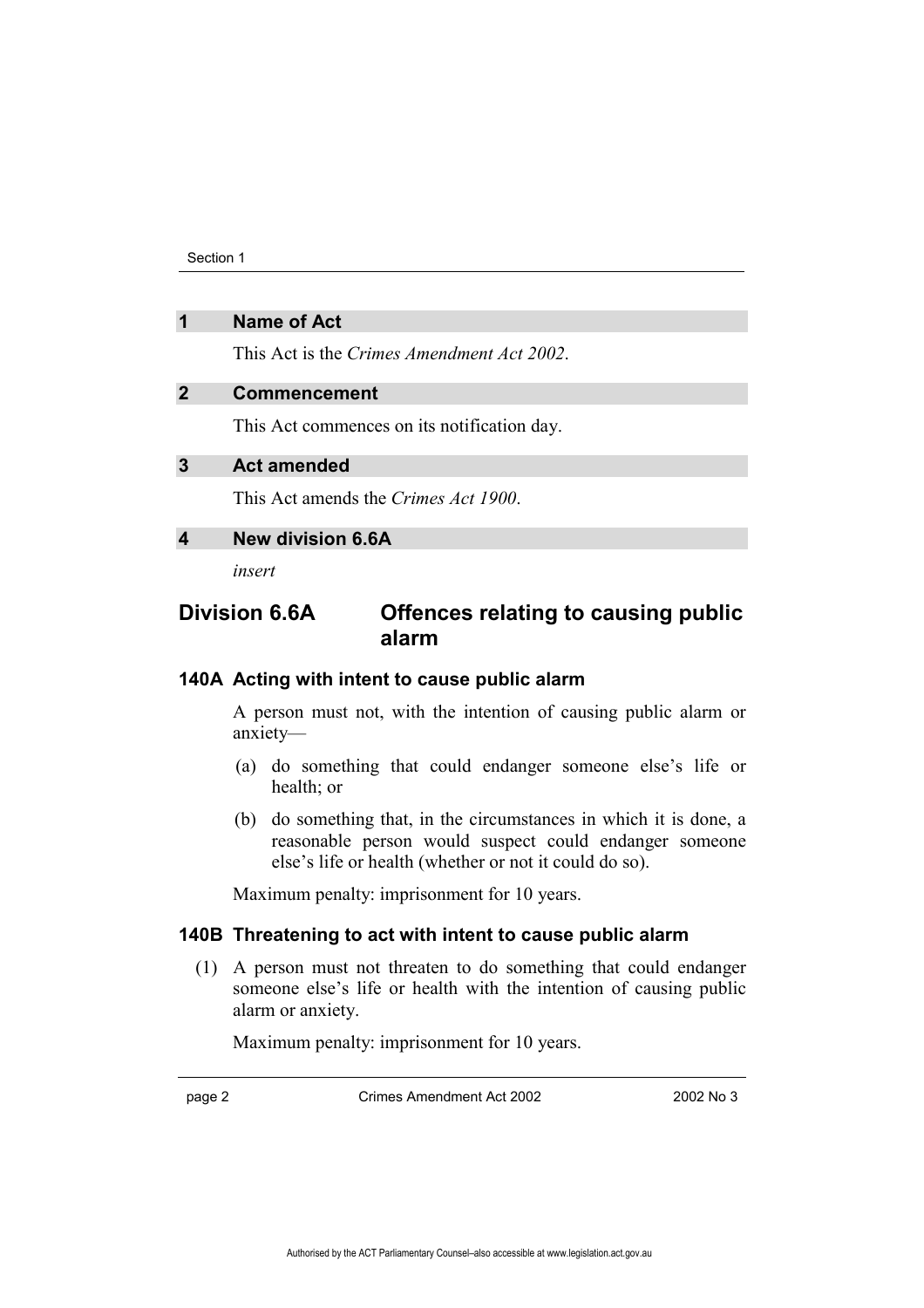(2) For this section, a threat may be made by any conduct, and may be explicit or implicit and conditional or unconditional.

#### **140C Making false statements with intent to cause public alarm**

- (1) A person must not make a statement that the person believes to be false with the intention of $-$ 
	- (a) inducing the person to whom the statement is made or others to believe that something that could endanger someone else's life or health has been done; and
	- (b) in that way, causing public alarm or anxiety.

Maximum penalty: imprisonment for 10 years.

(2) For this section, making a statement includes communicating information by any means.

#### **140D Territorial nexus for offences**

It is immaterial that the conduct of a person forming an offence against this division happened outside the ACT if the person intended by the conduct to cause public alarm or anxiety in the ACT.

## **Endnotes**

#### **Republications of amended laws**

1 For the latest republication of amended laws, see www.legislation.act.gov.au.

#### **Penalty units**

2 The *Legislation Act 2001*, s 133 deals with the meaning of offence penalties that are expressed in penalty units.

2002 No 3 Crimes Amendment Act 2002 page 3